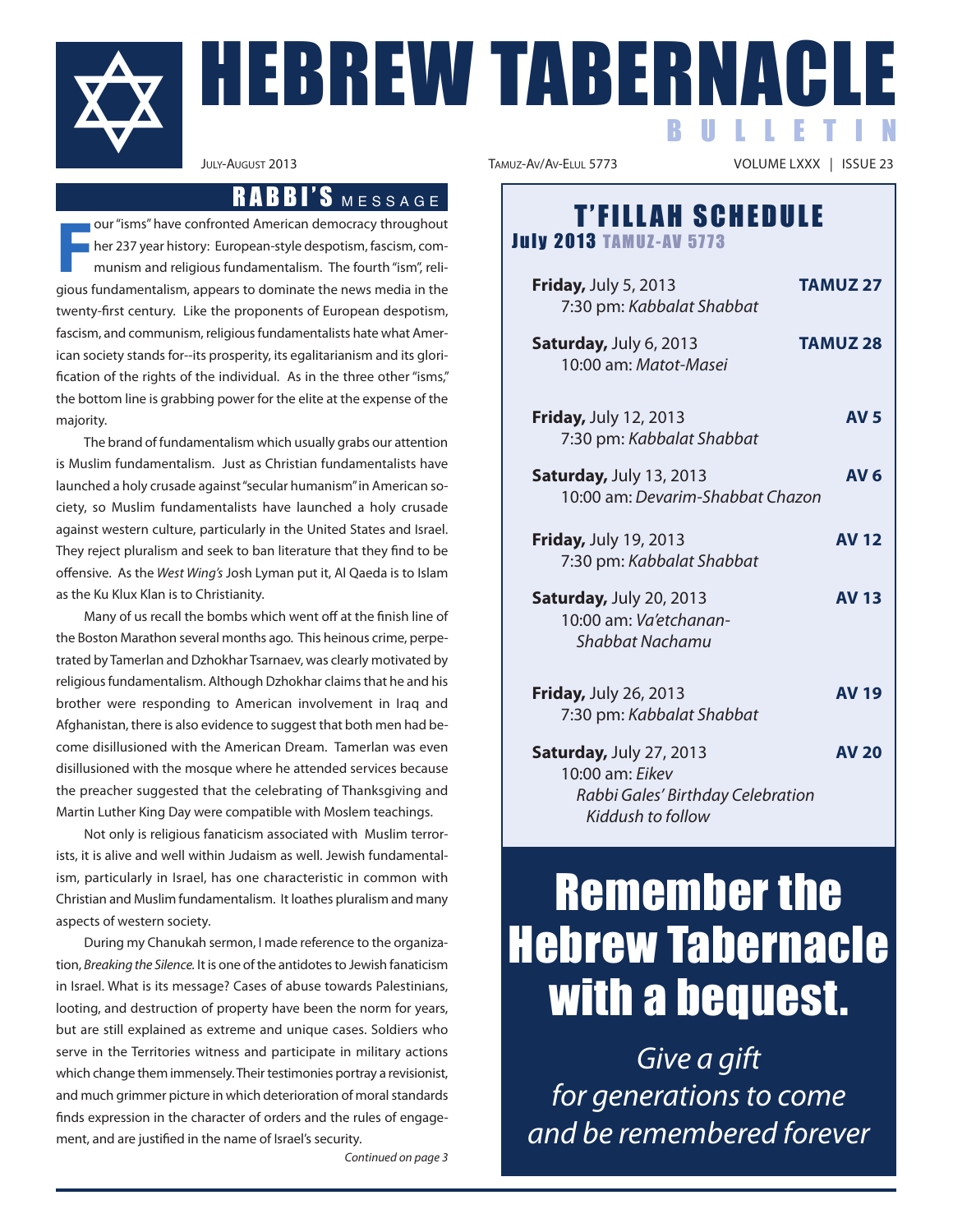

## **HEBREW TABERNACLE CONGREGATION**

A Liberal Congregation & Progressive Community Center

| RebJeff99@yahoo.com                                              |
|------------------------------------------------------------------|
|                                                                  |
| jfinkel@huc.edu                                                  |
| Dr. Robert L. Lehman, z"l Rabbi Emeritus                         |
| Margaret MoersWenigRabbi Emerita, Beth Am                        |
|                                                                  |
| mwenig@huc.edu                                                   |
|                                                                  |
| rselig@lycos.com                                                 |
|                                                                  |
| hamburg@nyp.org                                                  |
|                                                                  |
| jslcsw@aol.com                                                   |
|                                                                  |
|                                                                  |
| ren_27@rocketmail.com                                            |
|                                                                  |
| jeff.burak@gmail.com                                             |
|                                                                  |
| Lcytryn@gmail.com                                                |
|                                                                  |
| dianaddouglas@hotmail.com                                        |
|                                                                  |
|                                                                  |
| susan_gellert@yahoo.com                                          |
|                                                                  |
| skleinp@aol.com                                                  |
| Richard Ehrenreich  Men's Club President                         |
| rehrenreichusa@nyc.rr.com                                        |
|                                                                  |
| presbetham@gmail.com                                             |
|                                                                  |
|                                                                  |
| skhspr@gmail.com                                                 |
|                                                                  |
| htoffice@nyc.rr.com                                              |
| Rita Hamburgh Chair, Outreach & Membership Committee             |
| hamburg@nyp.org                                                  |
| Hannah EisnerChair, Chesed Committee                             |
| HTchesed@gmail.com                                               |
|                                                                  |
| Youth & Family Committeehtoffice@nyc.rr.com                      |
| Harriet Bailer, Diana Douglas & Regina Gradess GoldWing Curators |
| EHBailer@aol.com;dianaddouglas@hotmail.com;                      |
| ReginaG99@gmail.com                                              |
| Web address: www.hebrewtabernacle.org                            |
| W<br>Published bi-monthly by the                                 |
|                                                                  |

lished bi-monthly by the Hebrew Tabernacle of Washington Heights 551 Fort Washington Ave. New York, NY 10033-1908 A Member of the Union for Reform Judaism

Deadline for inclusion in the September-October Bulletin is August 1st Material received after that date will be held until the November-December issue. *htoce@nyc.rr.com*

## **T'FILLAH SCHEDULE**

### **August 2013 AV-ELUL 5773**

| Friday, August 2, 2013<br>7:30 pm: Kabbalat Shabbat              | <b>AV 26</b>   |
|------------------------------------------------------------------|----------------|
| <b>Saturday, August 3, 2013</b><br>10:00 am: Re-eh               | <b>AV 27</b>   |
| Friday, August 9, 2013<br>7:30 pm: Kabbalat Shabbat              | <b>ELUL 3</b>  |
| <b>Saturday, August 10, 2013</b><br>10:00 am: Shoftim            | <b>ELUL 4</b>  |
| Friday, August 16, 2013<br>7:30 pm: Kabbalat Shabbat             | <b>ELUL 10</b> |
| Saturday, August 17, 2013<br>10:00 am: Ki Teitzei                | <b>ELUL 11</b> |
| Friday, August 22, 2013<br>7:30 pm: Kabbalat Shabbat             | <b>ELUL 17</b> |
| Saturday, August 23, 2013<br>10:00 am: Ki Tavo                   | <b>ELUL 18</b> |
| Friday, August 30, 2013<br>7:30 pm: Kabbalat Shabbat             | <b>ELUL 24</b> |
| <b>Saturday, August 31, 2013</b><br>10:00 am: Nitzavim-Vayeilech | <b>ELUL 25</b> |



**If you or someone you care about is hospitalized, ill, or needs some cheer, contact the Chesed Committee. Neglect is a shame, with everyone to blame.**

**Call the office at 212-568-8304 or e-mail us at HTChesed@gmail.com**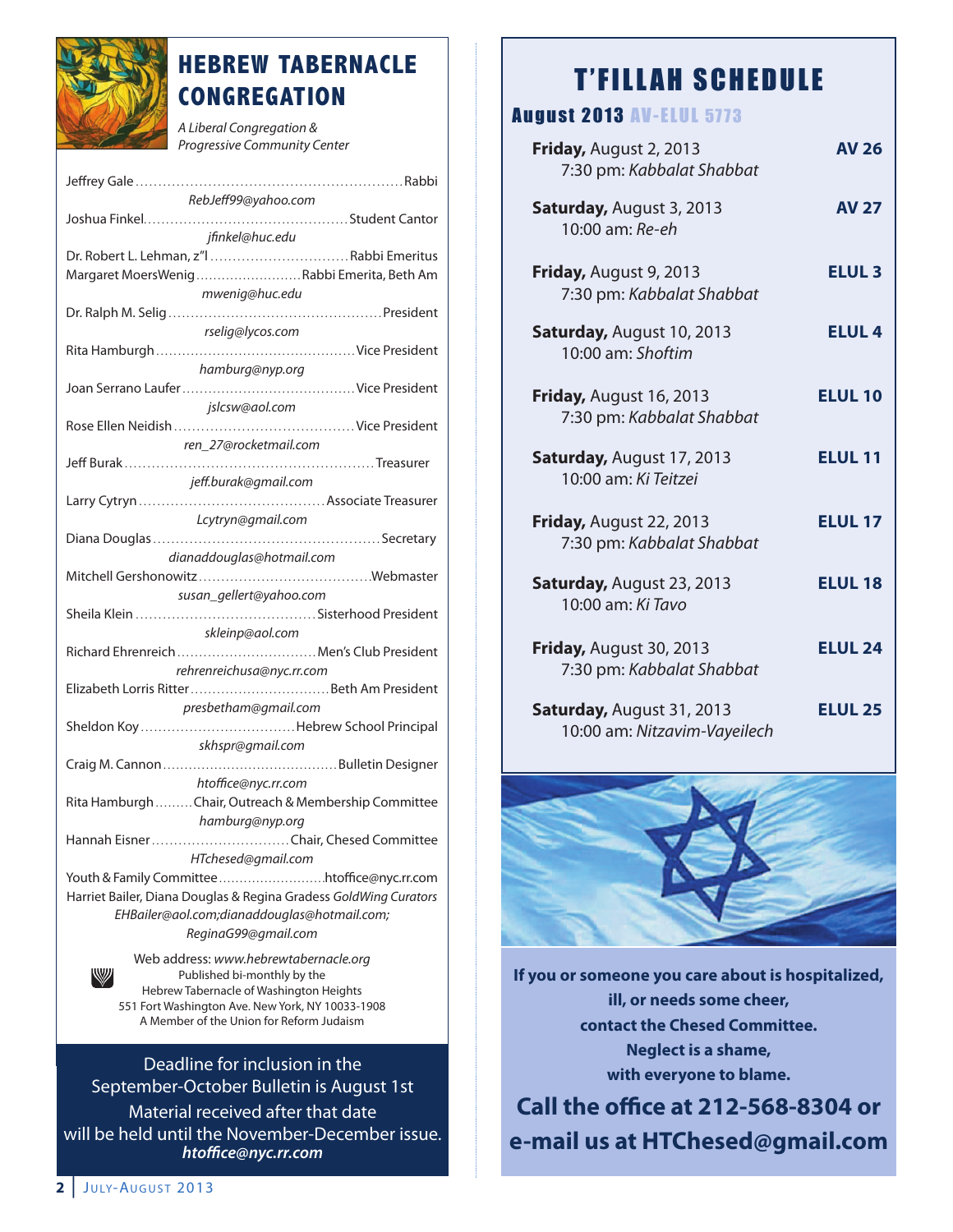#### **RABBI'S Message**

#### Continued from page 1

While this reality is known to Israeli soldiers and commanders, Israeli society continues to turn a blind eye, and to deny what is done in its name. Discharged soldiers returning to civilian life discover the gap between the reality they encountered in the Territories, and the silence about this reality that they encounter at home. In order to become civilians again, soldiers are forced to ignore what they have seen and done. Breaking the Silence strives to make heard the voices of these soldiers, pushing Israeli society to face the reality that it has helped enable.

Bringing a controversial speaker to the University of Pennsylvania Hillel to address an aspect of Israel that Jewish leaders do not wish to be openly discussed was truly a moral dilemma for my daughter Leanne. On the one hand, Leanne feels that a university should promote a free exchange of ideas. She also believes that cultivating Israeli awareness means telling the entire story of what is taking place in the Jewish homeland: the good, the bad, and the ugly. She staunchly believes that being a Jewish leader is not always about telling people what they want to hear. To make a long story short, Leanne persuaded both the Board of Directors of the Univer-

#### MANY THINGS ARE HAPPENING IN THE HT BUILDING

by Mike Klein, Building Chairperson

#### Con Edison Energy Grant

**A** fter a substantial amount of legwork, I was successful in secur-<br>ing HT a major Green Energy Grant form Con Edison. The work is ongoing at the time of this writing. Members who have been in parts of the building that have been re-lamped have noticed a significant improvement in the lighting levels. One person said, "Did you just paint the room? It looks much brighter." Nearly 90 % of the light fixtures in the building will be upgraded. All the fluorescent light fixtures (except the circular ones and high-intensity spotlights) will have their ballasts replaced with high-energy-saving ballasts. This will allow for a thinner, more energy-efficient bulb that will produce more light than the traditional one. The traditional Edison-based, screw-in light fixtures will all get new energy saving LED or Titanium/LED light bulbs. When all these bulbs are installed you will see a significant lighting improvement throughout most of the building. We will get more light while reducing our energy consumption, thereby cutting the cost of our electric bill. Good for the environment and good for HT.

These bulbs last, on average, four to five times longer than compact fluorescent bulbs and ten to fifteen times longer than traditional screw-in light bulbs. It is extremely difficult and time-consuming to replace the 158 light bulbs in the dome and ceiling of our sanctuary. If the specifications are accurate on these new bulbs, one or both of our custodians will have retired before they need replacing.

The upgrade alone comes to nearly \$40,000 and I estimate that the labor would have come to over \$5,000 if we hired an outside electrician to complete this project.

sity of Pennsylvania Hillel and the Board of Directors of the Hillels of Greater Philadelphia to bring the Breaking the Silence speaker into the Hillel building. Ultimately, U of Penn's was the first Hillel in the country to sponsor such an event. Considering that the overwhelming majority of U of Penn students who affiliate with Hillel are Orthodox and Conservative, and that the Board of Directors has traditionally opposed controversy, this is a milestone!

Many of the soldiers who support Breaking the Silence are Orthodox Jews. While they support Israeli's right to defend itself from terrorism and naked aggression and look upon the Jewish State as the Promised Land, they also believe that morality and civil rights cannot be jettisoned in the process.

At the Pesach seder, we drink a fifth cup--the cup of Elijah. It symbolizes the Pesach which is yet to come, when all oppression shall disappear from the earth. Since its birth in 1776, America has struggled with the ideologies of despotism, fascism, communism, and religious fundamentalism. May the fifth cup represent that time when all of these deadly"isms"shall be permanently discredited. The promise of America is to bring idealism to a cynical world. It is to be a beacon of humanity and an exemplar of the rule of law. Individuals count in the eyes of God. May they also count in the eyes of our political and spiritual leaders, here and around the globe.

#### New York Landmarks Conservancy Grant

Thanks to Paul Glassman, Joan Laufer, Ralph Selig and myself, HT was successful in obtaining a \$40,000 exterior building grant. \$10,000 is set aside for a consultant to put together the specification and bidding documents and to manage the project. The bidding document will list several line items that will be priced individually by the contractors. It is anticipated that \$40,000 will not be enough to cover all the items listed. What items get done will depend on the pricing of the bids that come in and the priority of the work. It is a long process but if all goes well we hope work can start in early fall.

#### Armin and Estelle Gold Wing

The Wing is currently being plastered and painted. When all the work is completed, the marble floors will be polished. With the upgraded lighting, the wing should look as good as gold.

#### Drain Pipe Leaks

During the last heavy rain, two eighty-year-old roof drain pipes failed, creating a mess in the sanctuary and causing a fair amount of damage to the ceiling in several areas. We were extremely fortunate to get the pipes repaired almost immediately after the first heavy rain. The forecast was for more heavy rain the same day and the next as well. We avoided a major catastrophe. The cost of the pipe repair set us back \$4,500 and to repair the ceiling will cost us \$2,300. I would like to thank Beth Am for donating the proceeds from the recent concert and the few other members who have recently sent in donations. Additional donations to help defray the cost would be greatly appreciated. I would also like to thank our custodial staff who were a tremendous help during this emergency.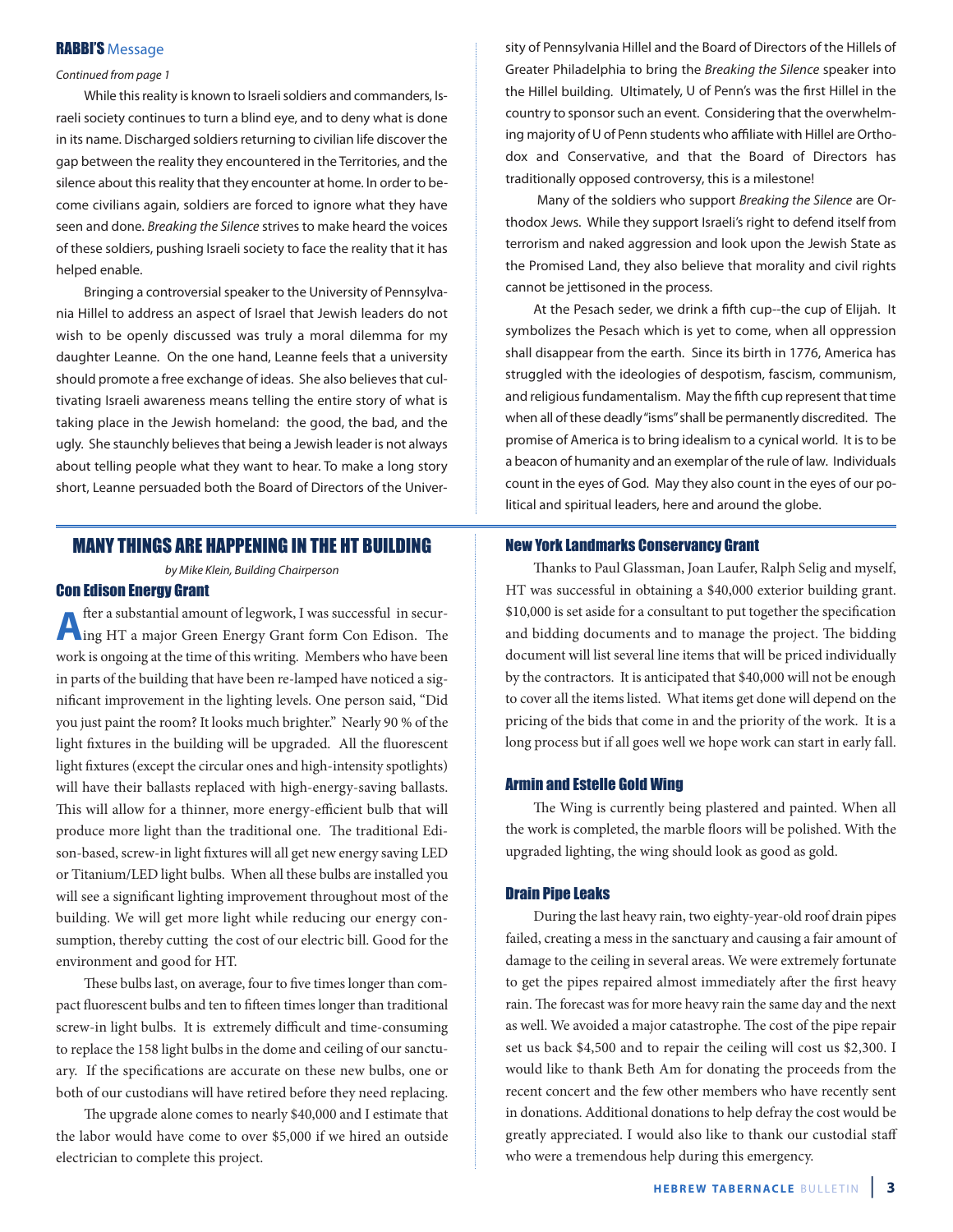The Armin and Estelle Gold Wing Gallery of the Hebrew Tabernacle welcomes

## Barry and Elizabeth Lorris Ritter

**Twenty-Four Years and Counting**

#### **SEPTEMBER AND OCTOBER, 2013**

Artist's Opening Reception Monday, September 30, 2013 • 7-8:30pm

#### **ARTIST'S STATEMENT**

**Elizabeth Lorris Ritter** is a 30-year resident of Washington Heights; active congregant at the Hebrew Tabernacle and President of Beth Am, the People's Temple; longtime Community Board 12 member; trustee of various civic and arts non-profits; community activist; singer in choirs; avid crocheter; and works in state government. She is married (for 24 years this September) to Barry Ritter; they have two fabulous adult children, Tina & David.

Photographs which form the basis of her fall show, Rest in Pieces, were taken in 2012 & 2013 during volunteer efforts to document Jamaica's old Jewish cemeteries for future conservation. (Spanish & Portuguese Jews escaping the Inquisition settled throughout the Caribbean, where they were instrumental in mercantile trade and agriculture. Jamaica's oldest cemetery, located just outside of Kingston, with graves dating to the 17thcentury, is Jewish.) Sharing these photographs allows the dead to talk to us, that their stories might not vanish along with their mortal remains. It is a resurrection of memory: homage to lives once lived.

**Barry Ritter** has been an avid photographer for more than 40 years. His subjects range from sports, to nature, to architecture, to candid portraiture. Barry has a keen eye for composition, and for capturing patterns and the subtle arrangement of objects in a naturally-occurring still life. Although he no longer develops his own prints, he continues to play with exposure through software in digital photography.

This exhibit will be open to all from September through October, 2013. Please call the synagogue office to find out viewing hours for the Gold Gallery; 212-568-8304.

Some photographs may be for sale. Please discuss this with the artists. Hebrew Tabernacle receives a special donation from each purchase.

*Meet our artists, Monday evening, September 30th, 2013 from 7:00 to 8:30 pm.*



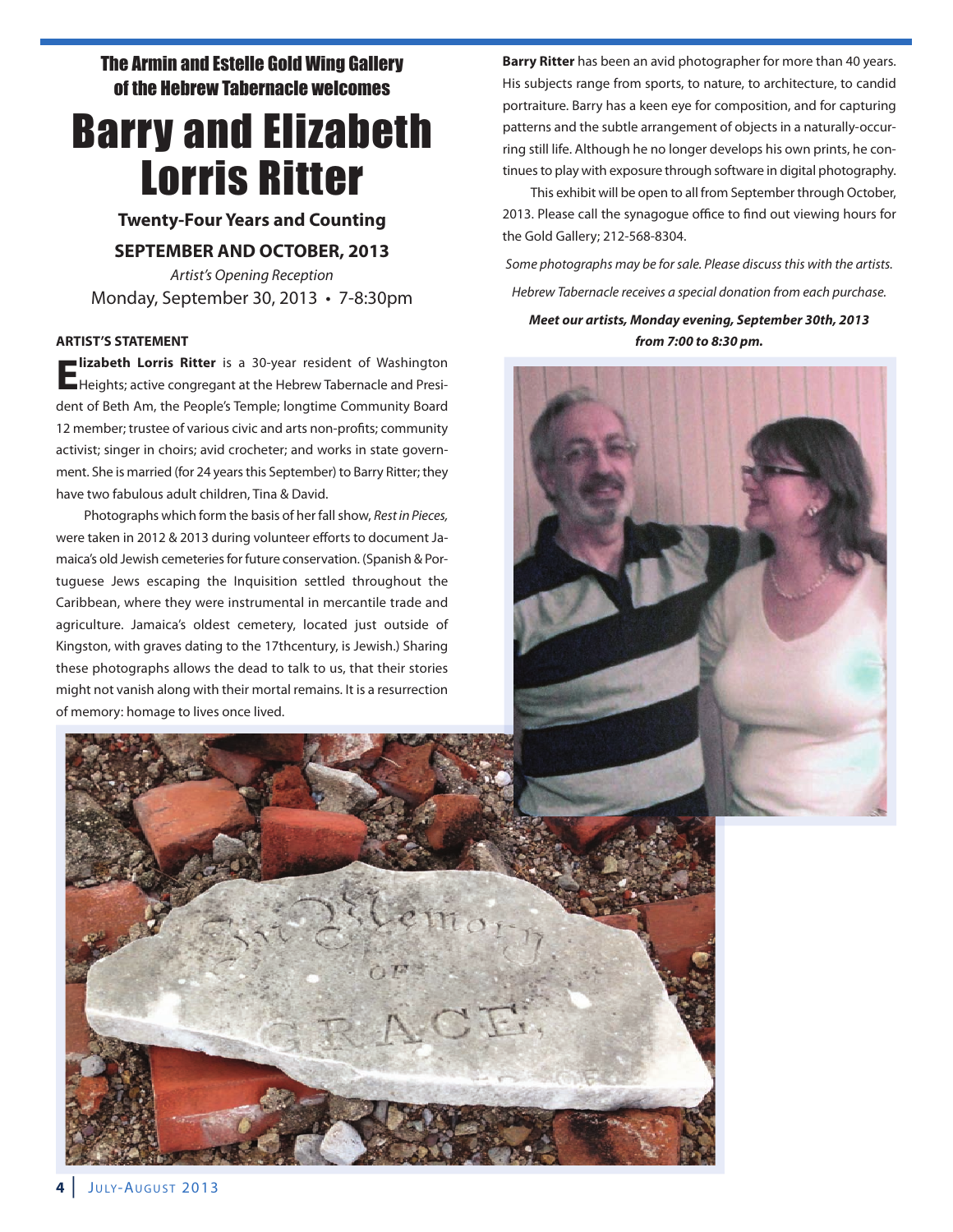## **THANK YOU**

### **WE GRATEFULLY ACKNOWLEDGE THESE RECENT CONTRIBUTIONS:**

#### **BEQUEST**

was received from… the Estate of Leonora Edberg

#### **CLERGY ASSIST FUND**

received a donation from…

#### **GENERAL FUND**

received a donation from…

Charles & Lilli Friedman **In honor of Ralph Selig's birthday** 

Hebrew Tabernacle Sisterhood **to cover clergy payroll costs - month of May 2013** to cover clergy payroll costs - month of June 2013

תוחה רבה

Margaret Anschel In memory of the Yahrzeit of Arthur Anschel Bella Y. Bankoff **Example 20 In memory of the Yahrzeit of Nathan Gordon** Mrs. Harriet Bailer for an Ad in the Program for the Bei Mir Bist Du Broadway Concert by the Gold Gallery Curators Margaret Cottone **In honor of Ralph Selg** Diana Douglas for food at the Bei Mir Bist Du Broadway Concert for an Ad in the Program for the Bei Mir Bist Du Broadway Concert Richard Ehrenreich **for the Bei Mir Bist Du Broadway Concert** Hannah Eisner **In honor of Aliyahs and in appreciation for the Rabbi's**, Fredy Seidel's, and Victor Glass's lectures In honor of Shira' Bat Mitzvah Eva B. Feist In honor of Raloh Selig's birthday In honor of Rabbi Gale's special birthday In memory of the Yahrzeit of Bertha Feist for an Ad in the Program for the Bei Mir Bist Du Broadway Concert Miriam & Desma Holcomb Frank In Miriam in memory of the Yahrzeits of Judith, Frank, Edith Rubino, and Johanna Frank Martin Friedman In memory of the Yahrzeit of Karl Friedman Mitchell & Susan Gellert Gershonowitz In memory of the Yahrzeits of Amy Breth and Bert Adler Barbara Gonzo **In memory of the Yahrzeit of Harry Dlugatch In memory of the Yahrzeit of Harry Dlugatch** Roger & Regina Gradess **for an Ad in the Program for the Bei Mir Bist Du Broadway Concert** by the Gold Gallery Curators Michael & Della Haft In memory of the Yahrzeit of Rose Dominic Clarice Hausman In memory of the Yahrzeits of Susi Grunfeld, Lillian Schwartz, Gary Mendel, and Nathan Hausman Hebrew Tabernacle Sisterhood **for an Ad in the Program for the Bei Mir Bist Du Broadway Concert** Peter Hesse **In memory of the Yahrzeits of Charlotte Hesse and Hans Hesse** Ingrid Hirsch In memory of the Yahrzeit of Frederic Hirsch Rolf Hoexter **In memory of the Yahrzeit of Frederick Hoexter** In memory of the Yahrzeit of Frederick Hoexter Harold Jacobs In memory of the Yahrzeit of Jules Jacobs In memory of the Yahrzeit of Augusta Jacobs Pauline Jakobsberg **In memory of the Yahrzeit of Gerda Jakobsberg** In memory of the Yahrzeit of Gerda Jakobsberg Ronald & Joyce Kahn **In memory of the Yahrzeit of Melie Roth** In memory of the Yahrzeit of Melie Roth Howard Kayne **In memory of the Yahrzeit of Renee Obermeier** In memory of the Yahrzeit of Renee Obermeier Kismat Indian Restaurant for an Ad in the Program for the Bei Mir Bist Du Broadway Concert Michael & Melanie Klein In honor of Ralph Selig's birthday Kol Nidre Donations - HH 2012 Yiskor Donations Joseph & Joan Serrano Laufer for the Bei Mir Bist Du Broadway Concert Sharon Lehman **In memory of the Yahrzeit of Rabbi Robert Lehman** In memory of the Yahrzeit of Rabbi Robert Lehman Robert Levenback **In memory of the Yahrzeit of Lily Bielitz** Ruth Levi **In memory of the Yahrzeit of Kurt Levi In memory of the Yahrzeit of Kurt Levi** In memory of the Yahrzeit of Fred Levi

Continued on page 6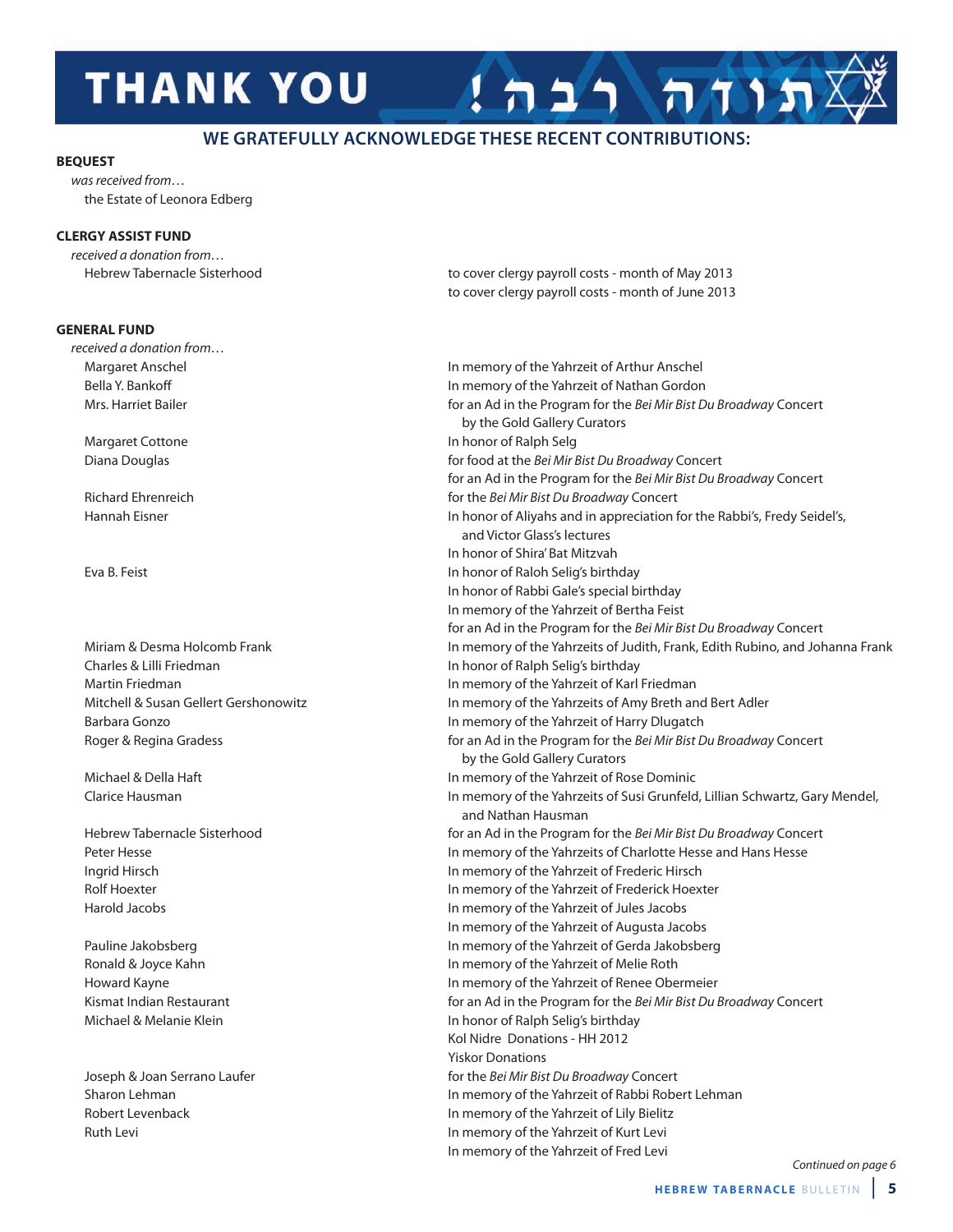# **THANK YOU**

#### **DONATIONS**

Continued from page 5

Vera Selig In honor of Ralph's birthday

#### **MUSIC FUND**

received a donation from…

#### **PRINCIPAL'S DISCRETIONARY FUND**

received a donation from… Hebrew Tabernacle Sisterhood in memory of our member, Erika Kramme

#### **RENOVATION FUND**

received a donation to help defray unexpected +/or extraordinary expenses of Emergency Ceiling/Roof Repairs from Mrs. Harriet Bailer Beth Am, The People's Temple Eva B. Feist Michael & Melanie Klein Dmitry & Jessica Wolk-Stanley Kushnirsky Fredy Seidel Gary Thalheimer

#### **SISTERHOOD**

received a donation from… Edith Rosenbaum in appreciation

Donation to purchase Flowers for Shavuot Alfred Meininger **In memory of the Yahrzeit of Susan Meininger** In memory of the Yahrzeit of Susan Meininger Connie Heymann Muller for the Bei Mir Bist Du Broadway Concert Helen Neidell In memory of the Yahrzeit of Ernest,Henny, and Julius May Rose Ellen Neidish In honor of Clarice Hausman and Ralph Selig Nina Nesher cash contributions from various donors at Liturgical Music gatherings w/ David Feinberg 4/28/13, and 6/23/13 Pleasant Cleaners **For an Ad in the Program for the Bei Mir Bist Du Broadway Concert** Elizabeth Lorris Ritter for the Bei Mir Bist Du Broadway Concert Rita Rosenthal In honor of Clarice's special birthday and in appreciation for the lectures by the Rabbi, Fredy Seidel & Victor Glass Robert Rubel **For the Bei Mir Bist Du Broadway Concert** For the Bei Mir Bist Du Broadway Concert Gerhard Salinger **In the Salinger** In honor of Ralph's birthday Edward Schachter In memory of the Yahrzeit of Benjamin Schachter In memory of the Yahrzeit of Rose Schachter Joseph Schueller In memory of the Yahrzeit of Johanna Schueller Madeline Secunda **In memory of the Yahrzeit of Ross Secunda** In memory of the Yahrzeit of Ross Secunda Ellen Taylor Sisson **Figure 1** and the Bei Mir Bist Du Broadway Concert Spoiled Brats II LTD **for an Ad in the Program for the Bei Mir Bist Du Broadway Concert** Ralph W. Stern **In memory of the Yahrzeit of Joan S. Stern** In memory of the Yahrzeit of Joan S. Stern Gary Thalheimer **In the United States and El Mole Rachimim In honor of Aliyahs and El Mole Rachimim** Vicki Tobar In memory of the Yahrzeit of Hans David Tobar William and Hannah Hahn Tucker for the Bei Mir Bist Du Broadway Concert Pauline Ungar **In memory of the Yahrzeit of Henny Hamburger** In memory of the Yahrzeit of Henny Hamburger Various **Various** Cash donations for the Bei Mir Bist Du Broadway Concert Jena Smith Wellman for the Bei Mir Bist Du Broadway Concert Margaret Wenig for the Bei Mir Bist Du Broadway Concert Ruth Wertheimer **In memory of the Yahrzeit of Allan Kalfus** In honor of Aliyahs and Ralph's birthday Joseph E. Wolfermann **In honor of the Lewandowsky services** and the Lewandowsky services

תוח רבה

General operating support Eva Zirkl In memory of the Yahrzeit of Albert Heilbronn

Mrs. Harriet Bailer to help maintain our choir & organ services

Lore Reutlinger Tower Tower (1990) with the lovely flowers and get-well wishes" (1990) Lore Reutlinger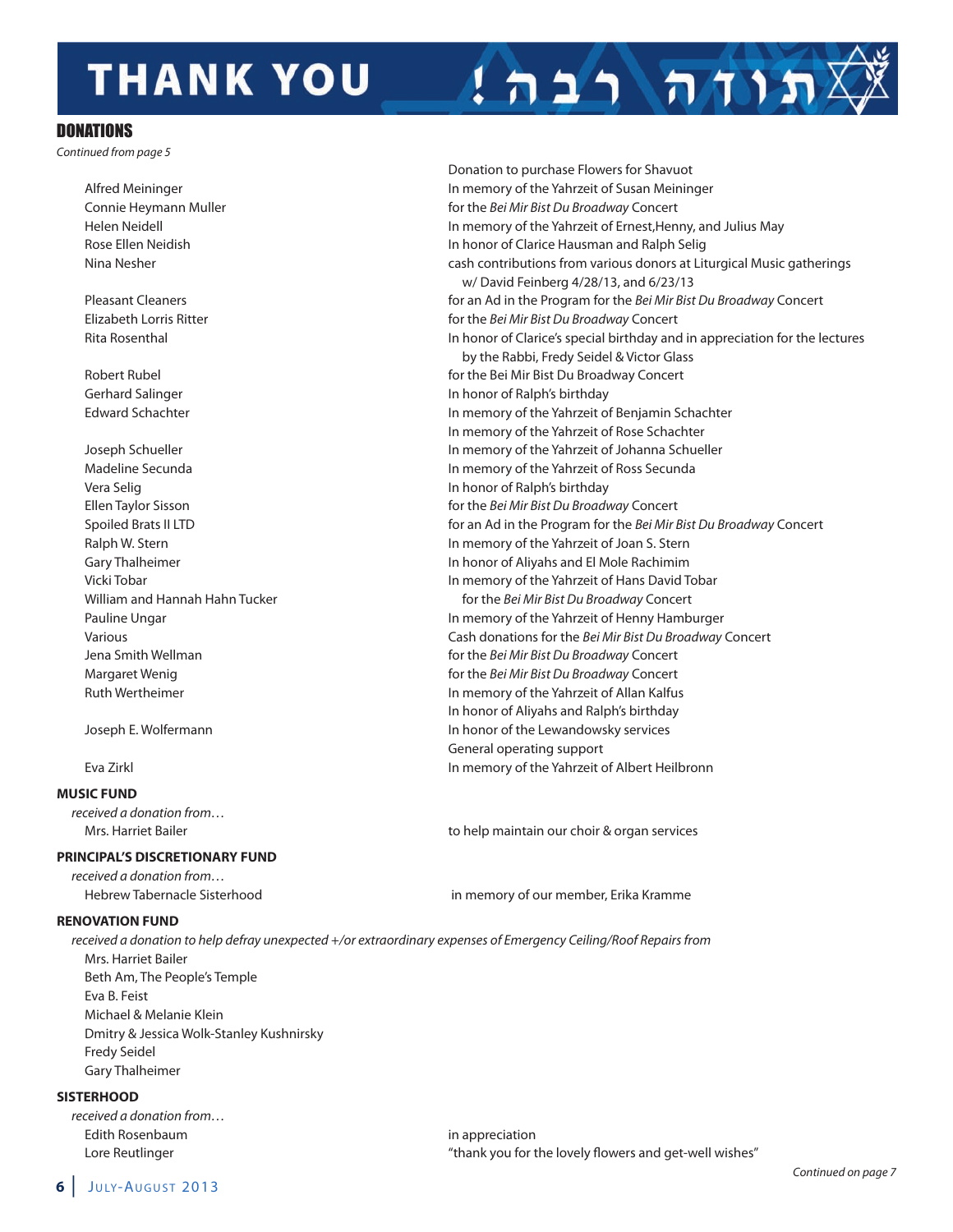# **THANK YOU**

# $1$ הות רבה!

### **DONATIONS**

### Continued from page 6

**TOT SHABBAT FUND**

received a donation from…

Dena Gittelman Tot Shabbat Pot Luck Fundraiser 04/19/13 Michael & Melanie Klein Tot Shabbat Pot Luck Fundraiser 04/19/13 Kennon Miller **Tot Shabbat Pot Luck Fundraiser 04/19/13** Elizabeth Lorris Ritter Tot Shabbat Pot Luck Fundraiser 04/19/13 Meredith & Joshua Rubin **The Communist Communist Communist Pot Luck Fundraiser 04/19/13** Jessica Skelton Tot Shabbat Pot Luck Fundraiser 04/19/13 David & Melanie Weinraub Tot Shabbat Pot Luck Fundraiser 04/19/13 Julia Weisenberg Tot Shabbat Pot Luck Fundraiser 04/19/13



## **HT needs your help to Gx things or get things Gxed!**

Interested? Let us know how you can help our aging building! Please leave your contact info at the office! **212-568-8304**

# **Protect Your Famil**

**Have you made arrangements for your children in case of your death or incapacity?**



**MARK S. HAMBURGH,** Attorney at Law

**A Will**

**A Trust**

**A Power of Attorney**

**A Designation of Guardian**

**I can work with you in doing this vital planning.** 450 Seventh Avenue, Suite 1308, New York, NY 10123-1308 • 212-947-0565

mark.hamburgh2@verizon.net Residence: 200 Cabrini Boulevard, New York, NY 10033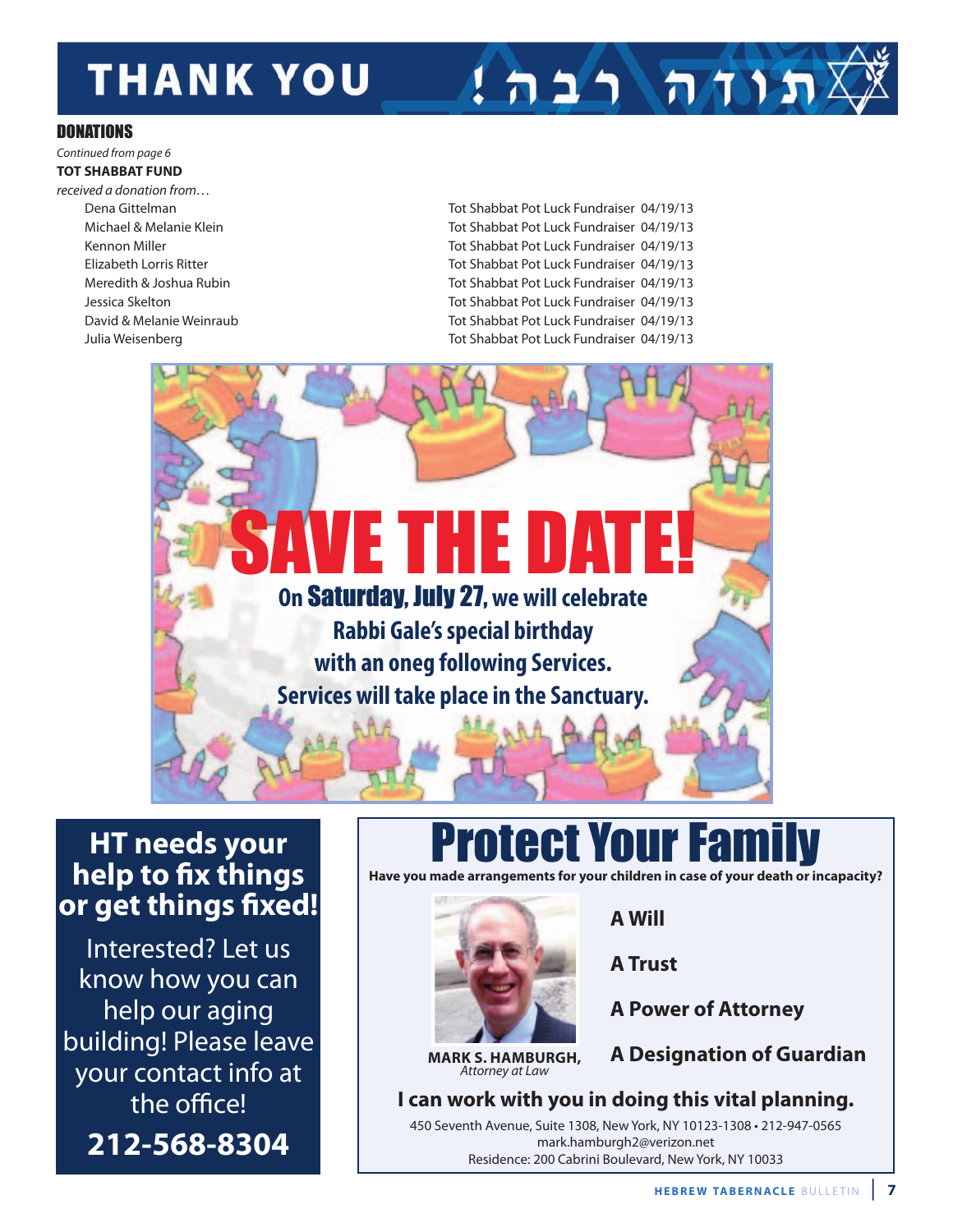### **IN MEMORIAM**

In grateful memory of the departed whose names are taken from the records of Hebrew Tabernacle and Beth Am and which appear on a separate weekly Yahrzeit list. It is our minhag to read Yahrzeit names at the Shabbat services following the date. **If you would like a name read,** please call the office in the preceding week.

#### **YAHRZEIT LIST**

**July 5 & 6, 2013**

Gusti Abraham Greta Pecker Bauer Herman Blumenthal Ernest Caspary Lena H. Cirker Siegfried Collin Hattie E. Davis Alice Dreifuss Bertha Elias Siegfried Frank Abraham Garfunkel Mac Greenbaum Nathan A. Greenberg Eugene Hamburger Carla Heilbut Dr. Hans Hesse Rosa Heyman Ella Hirsch Robert S. Hirschler Joseph Isner Theodore Israel Nathan Jerome Louis Kirchheimer Erwin Koppel William Koy Esther Leise Leo Lesser Lottie Maienthau Alfred Marx Isabel Medina Paul Meyer Hugo Miller Ella Mosback Elsa Moses

Julius Oppenheimer Louise F. Roos Bertha Rosenberg Deborah Rothschild Grete Salomon Felix Schwarz Jacob Schweitzer Candido Sdoia Selma Simon Deborah Slosser Ilse Strassburger Fannie Ullmann Marcel Weil Sigl Wertheimer Hermann Winter Lothar Zander

#### **July 12 & 13**

Morris Abrahams William Appel Yuri Arono Lilo Bachrach Liddy Becker Hyman Block Gary Blum Erna Blumenthal Gustav Blumenthal Hansi Brinitzer Irene Bronheim Eric Cohn Alvina Coin Paul Ernst Jennie Finkelstein Sally Fuld Sigmund Glauber Manfred Golding Mary Greenberg

Else Grumbacher Max Gutmann Clara Hamburger Frederick Heidelberger Dorothea Herrmann Dora Herz Ludwig Hirsch Gus Jonas Allen Kalfus Willy Kasel Gerdy Kleinman Jeanette Koch Hilde Kracko Trude Lehmann Staff Sgt. Hyman Levine Martin Levite Hanschen Levy Max Lomner Bernard Malvin Albert Mandel Henry Marx Rose Marx Rosa McDowell Augusta Merber Marcel Montrose Samuel Mosback Susan Myerson Fanny Naschke Willi M. Nelkens Jacob Neugarten Dr. Grete (Teutsch) Norman Rachel Ockun Ruth Pierson Minnie Rawle Johanna Reinhardt Hannah Rubino Sidney Salzman Max Schachter Lillian Schlesinger Adolf Schloss David Schnurmacher Florence Schulhafer

Benjamin M. Schwartz Irving Silverman Margot Steinhardt Otto Strauss Joseph W. Tucker Leonhard Vogel Abraham Wecker Gussie Weingarten Isidore Winchell Ernst Zirkl

#### **July 19 & 20**

Ludwig Dingfelder Julius Gold Arthur N. Goodman Hilda Grau Emilie Grumbacher Martin Hochstim Hans Joseph Fannie Kessler Julia Kronman Berta Levina-Okon Louis A. Levy Elizabeth Loewenberg Toni Marx Jenny Neugarten Max Neugarten Sally Neugarten Solomon Neumann Hermann Noerdlinger Fritz Philipp Jonas Phillips Jakob Polak Jesse Rosen Jenny Rosenbaum Adler Hannah Samuels Karola Sanders Harry Schwartz Miriam Silver Paula Simons Edith Springer

Continued on page 9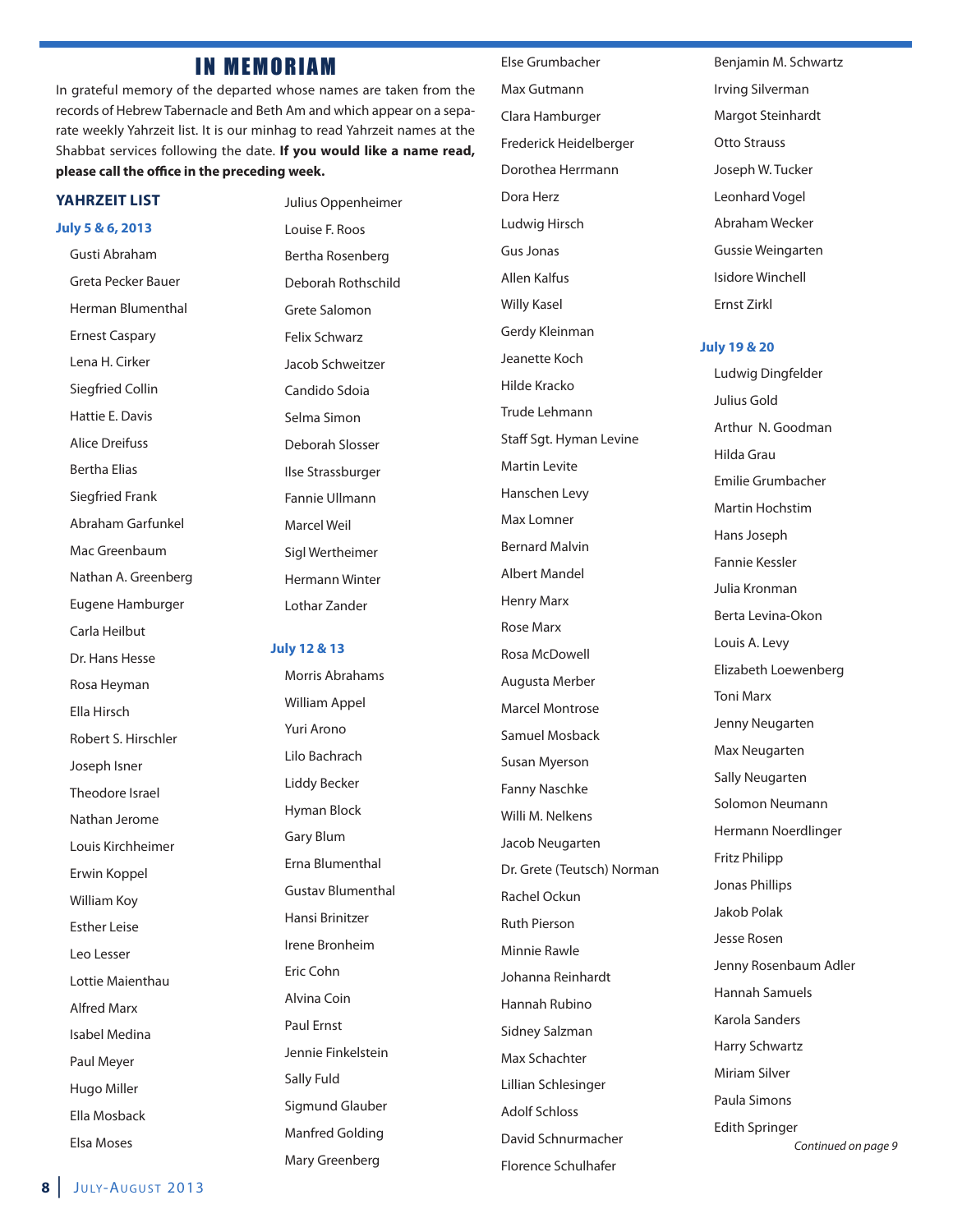#### **YAHRZEIT**

Continued from page 8 Henry M. Steinberger Leopold Gershon Steiner Morris A. Wartell Paul Weinberg Hedda Weingarten

#### **July 26 & 27**

Juda Allweil Minna Altmann Robert Becher Louis Becker Paul Berger Alfred Bloch Irving Collin Fred Dittman Steven Flehinger Simon Fleischmann Senta Frank Richard Froehlich Amson Fromm Hilda Goldschmidt Lena Greenberg Ernst Grumbacher Willy G. Grunfeld Sol Hamburger Dr. Max Hamburgh Otto Hammerschlag Paula Hartog Theodore Hecht Bruno Heymann Leo Kaiser Siegmund Katz Marian H. Katzki Lilli Kaufman Philip Lacob Jacob Lowenstein Joseph Lowenthal Hildegard Menke Hermann Monatt Hyman Morris

Ilse Neuberg Margaret Neumann Leo Nordlinger Wilhelm Ottensooser Nelly Schloss Rollman Jennie Rubens Louise Saalfeld Herbert Schnur Vivian Schwenk Walter Schwenk Toni Seligman Nathan Silver Ida Silverman Herbert Sostman Stephen Spector Lilly Sternfels Dina Uhlfelder Linda Robin Uhlfelder Lucy Wertheimer Else Wetzler Dr. Herman Wolf

#### **August 2 & 3**

Johanna Baum Kurt Berlin Lucy Bissinger Karoline Bloch Linda Braunschweiger Sophie Dingfelder Theodore Eulau Jacqueline Feitler Trude Froehlich Leo F. Gunther Millie Heidelberger Hedwig Hochberger Irmgard Horn Ida Kahn Mathilda Kahn Leo Kahn Hilde Kaufman Carl Koestler Jack Leslie

Irving N. Lisman Benjamin Loebenberg Hildegard Maas Lena Maculla Daniel McCracken Jacob Merber Anne Morks Otto I. Neu Rebecca (Dolly) Nieman Henny Ottenheimer Dora Trachman Perlroth Clem K. Rashbaum Else Redelmeier Bella Reutlinger Annie Ring Hermann D. Rubenstein Abraham Scheuer Henry Schneider Dr. William Schwarz Helen Borsody Sdoia Gustav Stamm Albert Stream Elisabeth Tobar Alexander S. Waldman Egon Wollner

#### **August 9 & 10**

Sarah Abrahams Leopold Althof Sylvia Austern Elizabeth Barth Edward Baum Max Baumgart Elsa Bauml Gerda Brandon Leo Burkhardt Moses Cohn Martha Dingfelder Rosettel Englander William W. Falk Sadie R. Fischler Paula Froehlich

Hermann Ganzmann Alfons Goldsand Walter H. Goldschmidt Walter Gross Anna Hammer Mathilde Heilbronn Wilhelmine Hersberg Coralie Herz Arthur Heynemann Rudolf Kahn Jeanette Kaiser Walter Katz Mina Kavaler Joseph Elias Knoepfler Paula Landsberg Frieda Lass Leo Lehman Hirsch Leib Zvi Arye Mildred Levison Arie Liebrecht Michael Magasiner Fred Marcus Abraham Myerson Gertrude Myerson Leonie Neuburg Rita Nitzburg Irene Oppenheim Friedchen Pollack Jacob Regensburger Irma Rosenthal Anna Rubel Thomas Schneider Helen Schott Gustav Schretski Bettina Simon Dr. Alfred J. Stern Irving Stern William Stokes Jenny Straus Louis Straus Joseph Tobias

Continued on page 10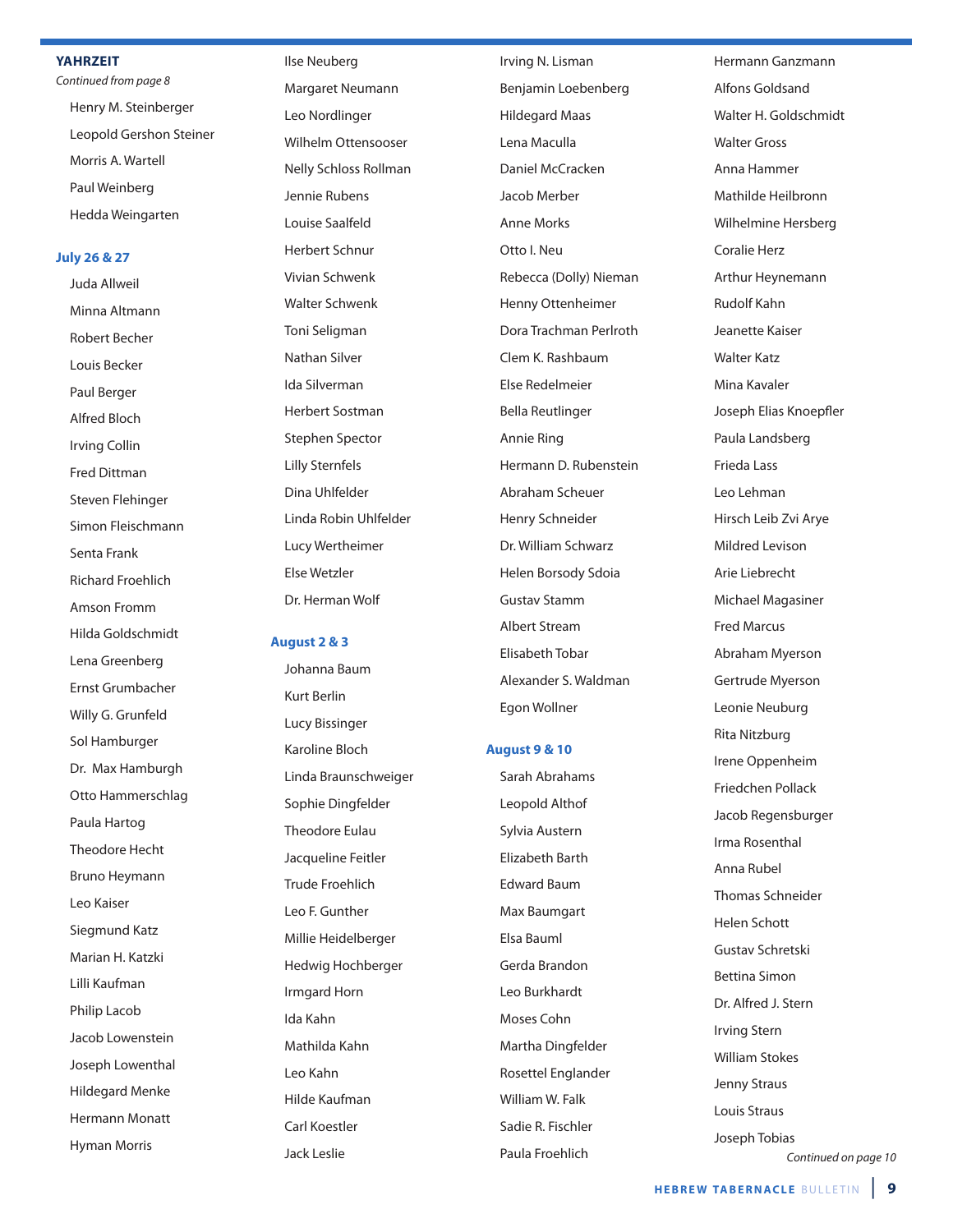#### **YAHRZEIT**

Continued from page 9

Nathan Weiler Jacob White

#### **August 16 & 17**

William Altschuler Ludwig Aron Helen Blum Babette Eichberg Ernest W. Eisenheimer Lawrence A. Eschelbacher Martha Ettlinger Stella Simons Glassman Regina Goldsmith Adele Goldstain Joseph J. Golieb Adolph Hirsch Fanny Hirsch Paul Joseph Hirsch Julia Hirschowitz Israel Henry Horowitz Ernestine Israel Bertha Jaglom Irma Jonas Erna Joseph Leon Kahn Erna Kaufman Adolph M. Kornreich Hermann Levy Frances Lisman Jack H. Lowenstein Hugo Lowenthal Morris Manheimer Henry Meyer Jakob Michel Mendel Michel Max S. Rosenfeld Frieda Salomon Seymour Sapadin Etta Sherez Kenneth M. Sondhelm Benno Sternfels

Helene Strauss Jerry J. Strauss Joseph Sturman Fred Tager Auguste Thalheimer Abraham Unger

#### **August 23 & 24**

Martin Ahrens Rose Altschuler Alma Blum Rose Borsody Otto Brunell Rose Ebel Jeanne M. Engel Herman Farber Otto Fried Milton Geist Adele Goetz Nathan Greenberger Martha Greger Ludwig Gutman Heinz Haas Lotte Haas Albert Hamburger **Kurt Hanff** Katie Heilbronn Lee Heymann Sarah Jacobson Alfred Kadden Emma Kahn Ernest & Walter Kaufman Hedwig Kaufmann Maurice E. Keidan Kurt Kessler Samuel Klein Alice Eva Kulb Helen Gitsky Laurie Toni Lehman Rose Leslie Ella Maier Flora W. Matthews

Martha Militzer

Eileen Commanday Mullen Helen Oliver Greta Oppe Eugene Ottenheimer Corp. Sidney Rosenberg Esther Caplin Rosenberg Irving J. Rosenberg Hugo Rubel Carl Salamensky Regina Schwartz Sigi Seligman Irma Sinsheimer Flora Spector Leopold Stern Emanuel Strauss **Lillian Vernoff** Clementine Vooss Robert Wollmeringer

#### **August 30 & 31**

William Bankoff Hilda Bassist Greta Bloch Max Block Aaron Blum Arthur Blumenthal Anny Bondy Arthur Bosnak Mortimer Charig Eva Collin Paul Englander Theodor Flatauer Victor Friedlein Arthur Friedman Edith Fromm

Paul Ganzman Eric Goldsmith Sam Gorton Kurt Gruenebaum Ehrhardt Hirsch William B. Irell Hugo M. Kaufman **Gunther Knoepfler** Eugenia Kreuchen Fred Laubheim William Lesser Ruth Levi Richard Levy Willi May Ida Neu Lena Newman Wolfgang Ollendorff Susanne Popper Edelman Joseph Ritter Mordechai Rosenberg Peter Rosenthal Benjamin Schaye Aaron Scheuer Martha Schwarz Arnold Secunda Else Seligmann Hermann Seligmann Dorothy Silver Edward B. Silverman Louis Solomon Louis Spiro Moses Strauss Rabbi Ernest Weiss Lawrence Wiener

**The Hebrew Tabernacle Board of Trustees, membership, and friends wish to extend our heartfelt gratitude to the Beth Am Board and membership for the donation of \$1,000 towards the repair of the pipes in the building, following the recent Hood. This is indeed a big step towards raising the monies needed and we greatly appreciate it.**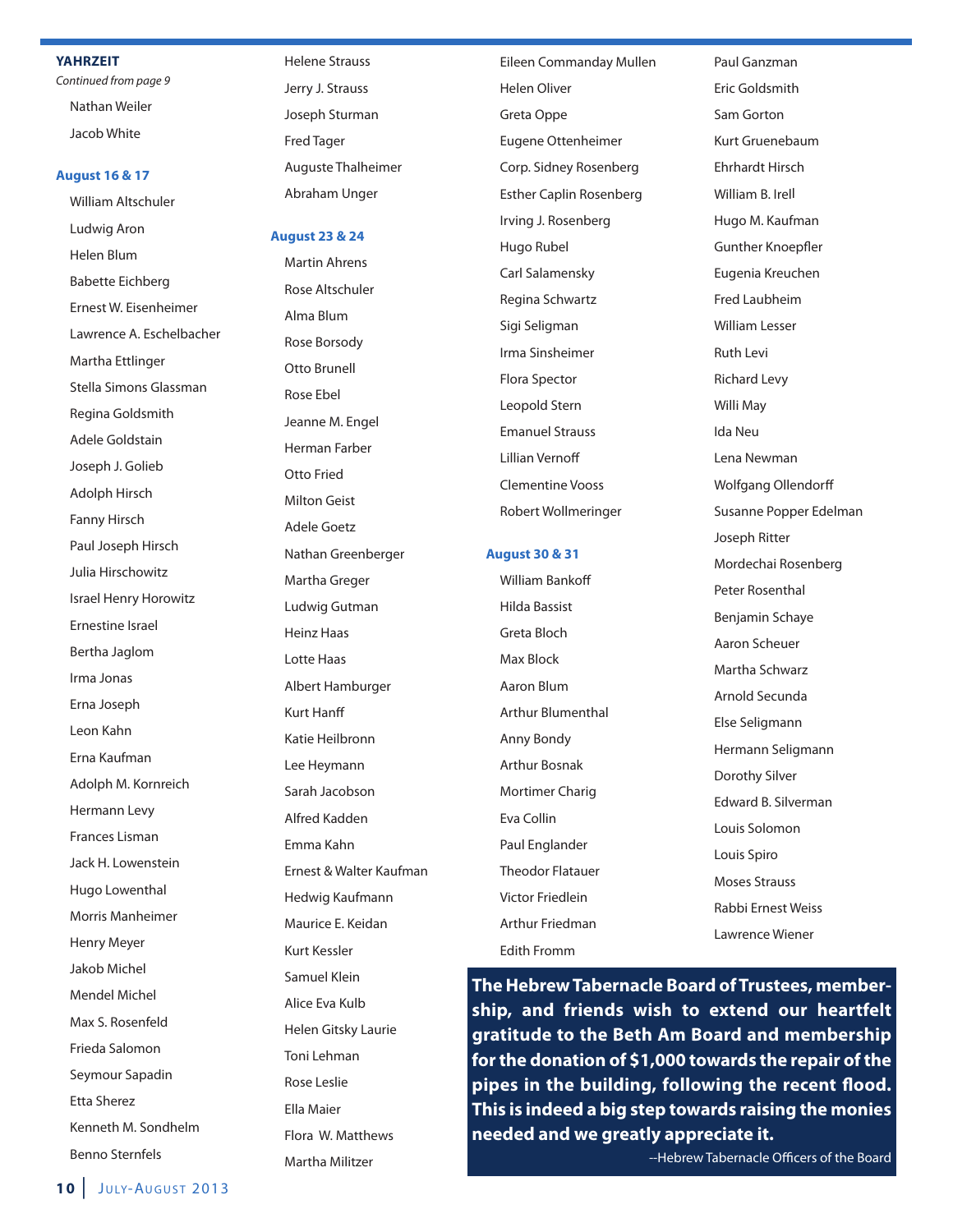### **JULY 2013 TAMUZ-AV 5773**

| <b>SUNDAY</b> |     | <b>MONDAY</b>                                                         | <b>TUESDAY</b>             | <b>WEDNESDAY</b>                                  | <b>THURSDAY</b>                                             | <b>FRIDAY</b>                                | <b>SATURDAY</b>                                                                       |
|---------------|-----|-----------------------------------------------------------------------|----------------------------|---------------------------------------------------|-------------------------------------------------------------|----------------------------------------------|---------------------------------------------------------------------------------------|
|               |     | Tamuz 23<br>7:00 pm: Exercise Class                                   | Tamuz 24                   | Tamuz 25                                          | Tamuz 26<br><b>INDEPENDENCE DAY</b><br><b>OFFICE CLOSED</b> | Tamuz 27<br>7:30 pm: Kabbalat Shabbat        | Tamuz 28<br>10:00 am: Matot-Masei                                                     |
|               |     |                                                                       | $\overline{\mathbf{2}}$    | 3                                                 | $\overline{\mathbf{A}}$                                     | 5                                            | 6                                                                                     |
| Tamuz 29      |     | Av 1<br>7:00 pm: Exercise Class                                       | Av <sub>2</sub>            | Av <sub>3</sub>                                   | Av <sub>4</sub>                                             | Av <sub>5</sub><br>7:30 pm: Kabbalat Shabbat | Av <sub>6</sub><br>10:00 am: Devarim-<br>Shabbat Chazon                               |
|               | ا ب | 8                                                                     | 9                          | 10                                                | 11                                                          | 12                                           | 13                                                                                    |
| Av 7          |     | Av <sub>8</sub><br><b>EREV TISH'A B'AV</b><br>7:00 pm: Exercise Class | Av 9<br><b>TISH'A B'AV</b> | Av 10<br>7:30 pm:<br><b>Beth Am Board Meeting</b> | Av 11                                                       | Av 12<br>7:30 pm: Kabbalat Shabbat           | Av 13<br>10:00 am: Va'etchanan-<br>Shabbat Nachamu                                    |
|               | 14  | 15                                                                    | 16                         | 17                                                | 18                                                          | 19                                           | 20                                                                                    |
| Av 14         |     | Av 15<br>7:00 pm: Exercise Class                                      | Av 16                      | Av 17                                             | Av 18                                                       | Av 19<br>7:30 pm: Kabbalat Shabbat           | Av 20<br>10:00 am: Eikev<br>Rabbi Gales' Birthday<br>Celebration Kiddush<br>to follow |
|               | 21  | 22                                                                    | 23                         | 24                                                | 25                                                          | 26                                           |                                                                                       |
| Av 21         |     | Av 22<br>7:00 pm: Exercise Class                                      | Av 23                      | Av 24                                             |                                                             |                                              |                                                                                       |
|               | 28  | 29                                                                    | 30                         | 31                                                |                                                             |                                              |                                                                                       |

### **AUGUST 2013 AV-ELUL 5773**

| <b>SUNDAY</b> |    | <b>MONDAY</b> |    | <b>TUESDAY</b> | <b>WEDNESDAY</b> | <b>THURSDAY</b>                                        | <b>FRIDAY</b>                        | <b>SATURDAY</b>                                        |
|---------------|----|---------------|----|----------------|------------------|--------------------------------------------------------|--------------------------------------|--------------------------------------------------------|
|               |    |               |    |                |                  | Av 25<br>September-October<br><b>Bulletin Deadline</b> | Av 26<br>7:30 pm: Kabbalat Shabbat   | Av 27<br>10:00 am: Re-eh                               |
|               |    |               |    |                |                  |                                                        | $\mathbf 2$                          | 3                                                      |
| Av 28         |    | Av 29         |    | Av 30          | Elul 1           | Elul <sub>2</sub>                                      | Elul 3<br>7:30 pm: Kabbalat Shabbat  | Elul 4<br>10:00 am: Shoftim                            |
|               | 4  |               | 5  | 6              | 77               | 8                                                      | 9                                    | 10                                                     |
| Elul 5        |    | Elul 6        |    | Elul 7         | Elul 8           | Elul 9                                                 | Elul 10<br>7:30 pm: Kabbalat Shabbat | Elul 11<br>10:00 am: Ki Teitzei                        |
|               |    |               |    |                |                  |                                                        |                                      |                                                        |
|               | 11 |               | 12 | 13             | 14               | 15                                                     | 16                                   | T.                                                     |
| Elul 12       |    | Elul 13       |    | Elul 14        | Elul 15          | Elul 16                                                | Elul 17<br>7:30 pm: Kabbalat Shabbat | Tamuz 14<br>10:00 am: Ki Tavo                          |
|               | 18 |               | 19 | 20             | 21               | 22                                                     | 23                                   | 24                                                     |
| Elul 19       |    | Elul 20       |    | Elul 21        | Elul 22          | Elul 23                                                | Elul 24<br>7:30 pm: Kabbalat Shabbat | Elul <sub>25</sub><br>10:00 am: Nitzavim-<br>Vayeilech |
|               | 25 |               | 26 | 27             | 28               | 29                                                     | 30                                   | 31                                                     |